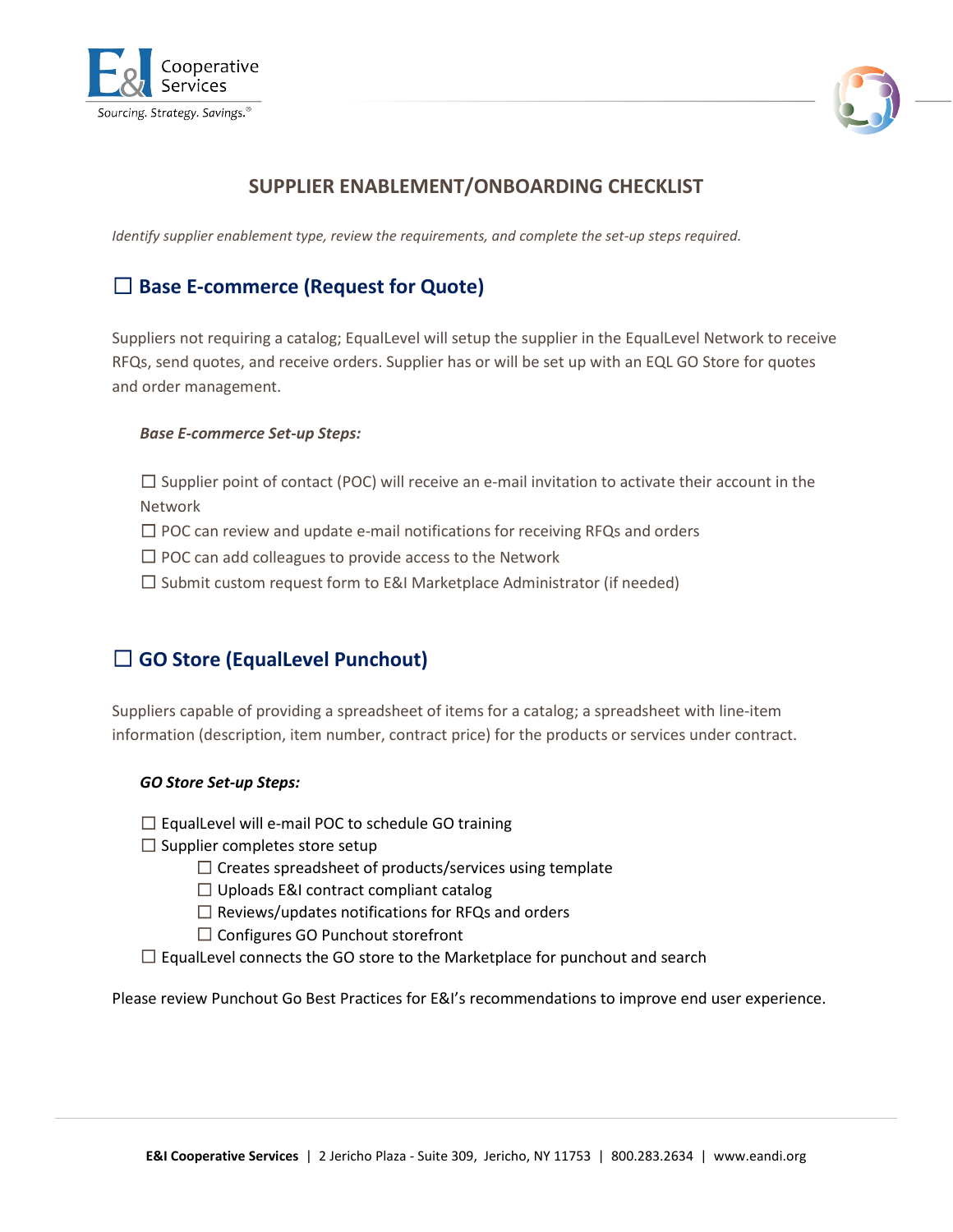



# ☐ **Punchout**

Punchout is a technology that connects the buyer's marketplace directly to a supplier's e-commerce site. The catalog on the punchout site is specific to the buyer's contract. A supplier with punchout capabilities will be set up in the EqualLevel GO Store so the supplier can enter necessary credentials for connecting to E&I Marketplace and all orders pass through to their system.

#### **E&I Marketplace punchout catalog and order transmission requirements include:**

*(Confirm you can meet these requirements by checking the selection or provide explanation requested.)*

 $\Box$  cXML punchout catalogs are the preferred catalog type

☐ It is **strongly preferred** that a UNSPSC commodity code be included for every item in the catalog. Providing UNSPSC codes for items will increase the likelihood of your items being found for searches in the Marketplace

 $\Box$  UNSPSC codes must be in the 8-digit format

 $\Box$  Orders will be sent electronically using  $cXML$ 

☐ Ship-To & Bill-To addresses will be sent in orders at the header level. In cXML orders, each address will have a unique Address ID

 $\Box$  A list of addresses is not available in advance. Shoppers will create addresses during checkout that will be included in orders

 $\Box$  Payment method for orders may be either PO or p-card/credit card. If no card payment fields are included in a cXML order, the payment method is PO and not p-card

 $\Box$  Orders will include the following extrinsic fields:

MemberName - The name of the member organization

MemberNumber - A unique number identifying the member of the user placing the order

 $\Box$  Orders will be sent from many different E&I members

 $\Box$  Can you accommodate a single punchout with multiple accounts and provide account specific pricing based upon user credentials? **Please provide details:**

☐ How do you handle order confirmation & ship notices? **Please provide details:**

☐ How do you handle sales tax exemption? **Please provide details:**